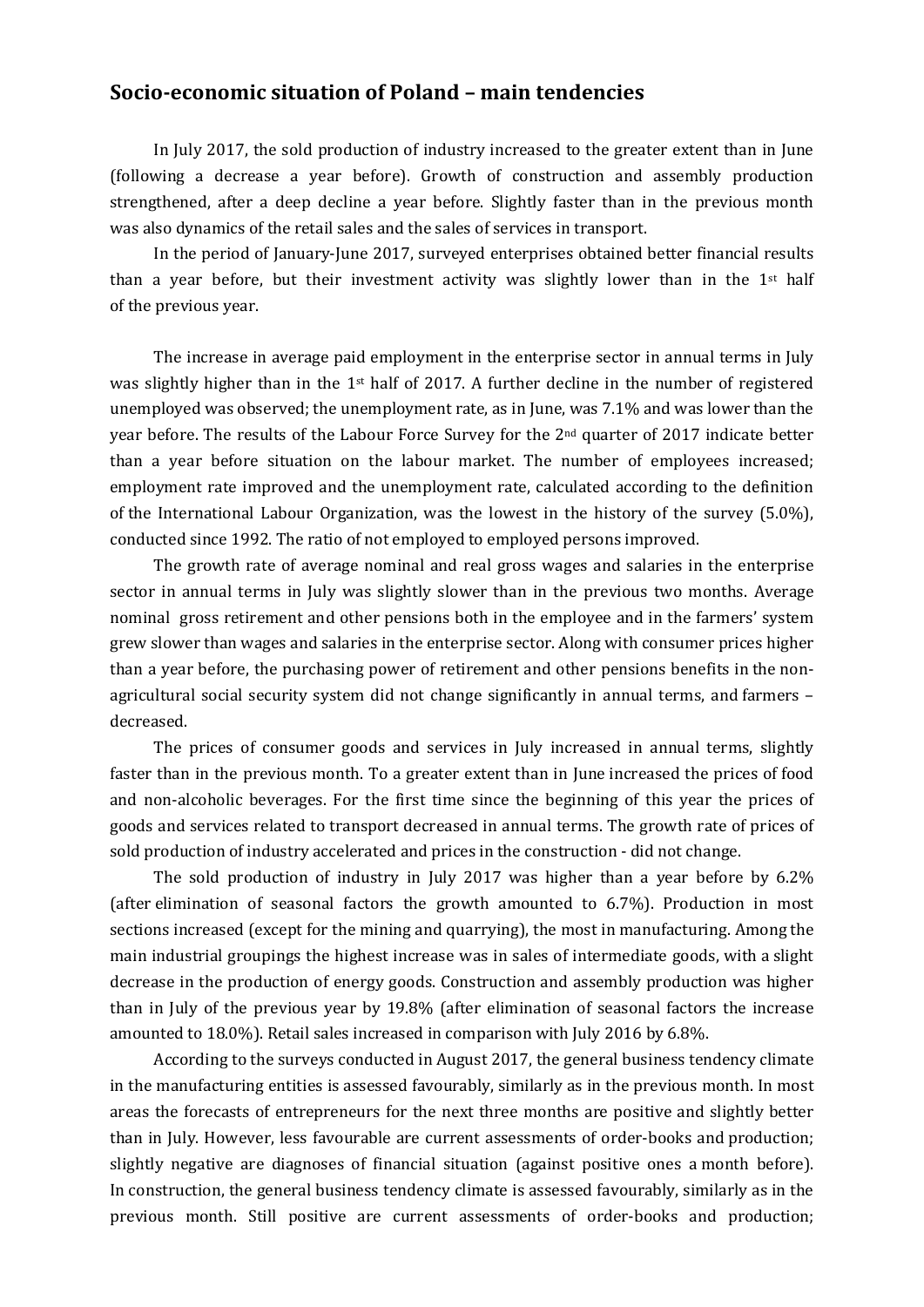with maintaining negative diagnoses of financial situation. The respective forecasts are slightly less optimistic than in July. Retail trade entities assess general business tendency climate positively, similarly as in the previous month. Optimistic, better than in July, are forecasts of these entities regarding sales and financial situation; with favourable, but a little more cautious diagnoses in this regard.

The consumer sentiments on current and future tendencies in August 2017 are optimistic and better than in the previous month. This is affected, among others, by improvement of assessments for the current possibility of making major purchases, indications regarding the current financial situation of the household, as well as forecasts for the saving money.

In the 1st half of 2017 non-financial enterprises recorded better financial results than in the corresponding period of the previous year. Basic economic and financial relations of these entities did not change significantly. The share of enterprises showing a net profit in the total number of surveyed enterprises decreased. Basic economic and financial indicators obtained by exporters were slightly worse than the year before, but better than for all entities in total.

Investment outlays of all surveyed enterprises were lower than a year before (by 1.1%, against a drop of 7.1% in the 1<sup>st</sup> half of the previous year). The outlays on buildings and structures decreased, with an increase in outlays on purchasing. The number and estimated value of investments started increased. The investment activity of entities with foreign capital decreased.

In July 2017 the prices of most basic agricultural products in agricultural market were higher than a year before. Below the level of a year before were, among others, procurement prices of pigs and poultry for slaughter, and the marketplace prices of potatoes. Price relations for pig producers were more unfavourably than a year before.

In the foreign trade turnover (expressed in PLN) in the  $1<sup>st</sup>$  half of 2017 higher growth in imports than in exports was observed in annual terms. The exchange closed with the positive balance, lower than a year before. The turnover with all groups of countries increased - most of all with the Central and Eastern European countries. Total exchange at constant prices in January-May period 2017 was higher than in the corresponding period of the previous year. Terms of trade index was unfavourable, which was mainly affected by the price relations with the Central and Eastern European countries.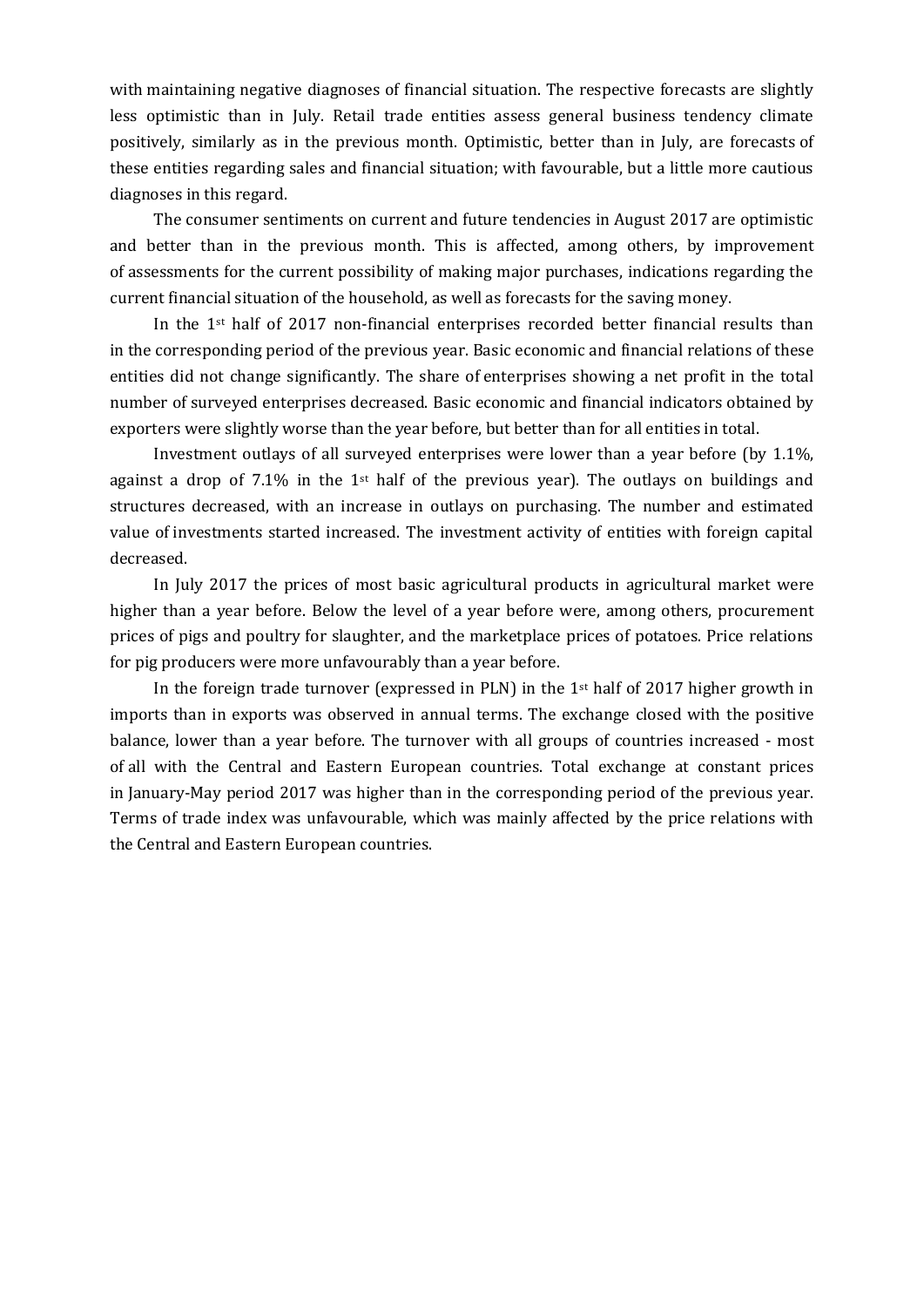| Specification                                                                            |              |             |              |         |         |         |         |         |             |         |         |         |         |
|------------------------------------------------------------------------------------------|--------------|-------------|--------------|---------|---------|---------|---------|---------|-------------|---------|---------|---------|---------|
| $a - 2016$                                                                               |              | $\mathbf I$ | $\mathbf{I}$ | III     | IV      | V       | VI      | VII     | <b>VIII</b> | IX      | X       | XI      | XII     |
| $b - 2017$                                                                               |              |             |              |         |         |         |         |         |             |         |         |         |         |
| Paid employment in the enterprise sector <sup>1</sup> in thous. persons                  | a            | 5703        | 5711         | 5727    | 5730    | 5734    | 5753    | 5762    | 5761        | 5771    | 5779    | 5792    | 5799    |
|                                                                                          | $\mathbf b$  | 5960        | 5976         | 5982    | 5991    | 5990    | 6002    | 6022    |             |         |         |         |         |
| Registered unemployed persons (end of period) in thous. persons                          | a            | 1648        | 1653         | 1601    | 1522    | 1457    | 1393    | 1362    | 1347        | 1324    | 1308    | 1314    | 1335    |
|                                                                                          | $\mathbf b$  | 1397        | 1383         | 1324    | 1253    | 1202    | 1152    | 1140    |             |         |         |         |         |
| Unemployment rate (end of period) in %                                                   | a            | 10,2        | 10,2         | 9,9     | 9,4     | 9,1     | 8,7     | 8,5     | 8,4         | 8,3     | 8,2     | 8,2     | 8,3     |
|                                                                                          | b            | 8,6         | 8,5          | 8,1     | 7,7     | 7,4     | 7,1     | 7,1     |             |         |         |         |         |
| Average monthly nominal gross wage and salary in the<br>enterprise sector <sup>1</sup> : |              |             |              |         |         |         |         |         |             |         |         |         |         |
| in zloty                                                                                 | $\mathbf a$  | 4101,36     | 4137,55      | 4351,45 | 4313,57 | 4166,28 | 4252,19 | 4291,85 | 4212,56     | 4217,96 | 4259,37 | 4329,71 | 4635,77 |
|                                                                                          | b            | 4277,32     | 4304,95      | 4577,86 | 4489,07 | 4390,99 | 4508,08 | 4501,52 |             |         |         |         |         |
| previous month=100                                                                       | a            | 90,8        | 100,9        | 105,2   | 99,1    | 96,6    | 102,1   | 100,9   | 98,2        | 100,1   | 101,0   | 101,7   | 107,1   |
|                                                                                          | b            | 92,3        | 100,6        | 106,3   | 98,1    | 97,8    | 102,7   | 99,9    |             |         |         |         |         |
| corresponding month of previous year=100                                                 | a            | 104,0       | 103,9        | 103,3   | 104,6   | 104,1   | 105,3   | 104,8   | 104,7       | 103,9   | 103,6   | 104,0   | 102,7   |
|                                                                                          | b            | 104,3       | 104,0        | 105,2   | 104,1   | 105,4   | 106,0   | 104,9   |             |         |         |         |         |
| sector <sup><math>1</math></sup> — corresponding month of previous year=100              | a            | 104,9       | 104,8        | 104,3   | 105,9   | 105,2   | 106,1   | 105,9   | 105,7       | 104,4   | 103,7   | 104,0   | 101,8   |
|                                                                                          | $\mathbf{h}$ | 102,6       | 101,8        | 103,1   | 102,1   | 103,4   | 104,5   | 103,2   |             |         |         |         |         |
| Average monthly real gross retirement pay and pension:                                   |              |             |              |         |         |         |         |         |             |         |         |         |         |
| from non-agricultural social security system                                             |              |             |              |         |         |         |         |         |             |         |         |         |         |
| corresponding month of previous year=100                                                 | a            | 103,8       | 103,7        | 102,3   | 102,4   | 102,3   | 102,2   | 102,2   | 102,4       | 102.1   | 101.8   | 101.4   | 100,7   |
|                                                                                          | $\mathbf{h}$ | 99,9        | 99,3         | 100,2   | 100,1   | 100,3   | 100,4   | 100,1   |             |         |         |         |         |
| of farmers                                                                               |              |             |              |         |         |         |         |         |             |         |         |         |         |
| corresponding month of previous year=100                                                 | a            | 103,1       | 103,1        | 100,6   | 100,3   | 99,3    | 100,0   | 100,7   | 101,0       | 100,7   | 100,5   | 100,4   | 99,2    |
|                                                                                          | $\mathbf{h}$ | 98,6        | 98,0         | 99,7    | 99,5    | 99,4    | 99,7    | 99,4    |             |         |         |         |         |
| Price indices of consumer goods and services:                                            |              |             |              |         |         |         |         |         |             |         |         |         |         |
| previous month=100                                                                       | $\mathbf a$  | 99,5        | 99,9         | 100,1   | 100,3   | 100,1   | 100,2   | 99,7    | 99,8        | 100(    | 100,5   | 100.1   | 100,7   |
|                                                                                          | b            | 100,4       | 100,3        | 99,9    | 100,3   | 100,0   | 99,8    | 99,8    |             |         |         |         |         |
| corresponding month of previous year=100                                                 | a            | 99,1        | 99,2         | 99,1    | 98,9    | 99,1    | 99,2    | 99,1    | 99,2        | 99,5    | 99,8    | 100.0   | 100,8   |
|                                                                                          | h            | 101,7       | 102,2        | 102,0   | 102,0   | 101,9   | 101,5   | 101,7   |             |         |         |         |         |
| December of previous year=100                                                            | a            | 99,5        | 99,4         | 99,5    | 99,8    | 99,9    | 100,1   | 99,8    | 99,5        | 99,5    | 100,1   | 100,2   | 100,8   |
|                                                                                          | b            | 100,4       | 100,7        | 100,7   | 100,9   | 101,0   | 100,8   | 100,6   |             |         |         |         |         |
| Price indices of sold production of industry:                                            |              |             |              |         |         |         |         |         |             |         |         |         |         |
| previous month=100                                                                       | a            | 99.5        | 99,6         | 99,7    | 100,3   | 101,2   | 100,2   | 99.9    | 99,6        | 100,3   | 100,5   | 101,2   | 101,2   |
|                                                                                          | $\mathbf b$  | 100,3       | 100,1        | 99,9    | 99,8    | 99,4    | 99,6    | 100,3   |             |         |         |         |         |
| corresponding month of previous year=100                                                 | a            | 98,8        | 98,          | 98,1    | 98,8    | 99,6    | 99,2    | 99,5    | 99,9        | 100,2   | 100,6   | 101,8   | 103,2   |
|                                                                                          | $\mathbf b$  | 104,0       | 104,5        | 104,8   | 104,2   | 102,4   | 101,8   | 102,2   |             |         |         |         |         |
| Price indices of construction and assembly production:                                   |              |             |              |         |         |         |         |         |             |         |         |         |         |
| previous month=100                                                                       | $\mathbf a$  | 99,9        | 99,9         | 99,9    | 100,0   | 100,0   | 100,1   | 100,1   | 100,1       | 100,0   | 100,0   | 100,1   | 100,1   |
|                                                                                          | b            | 100,0       | 99,9         | 100,0   | 100,1   | 100,0   | 100,0   | 100,1   |             |         |         |         |         |
| corresponding month of previous year=100                                                 | a            | 99,3        | 99,3         | 99,2    | 99,3    | 99,4    | 99,5    | 99,6    | 99,8        | 99,8    | 99,9    | 100,0   | 100.2   |
|                                                                                          | b.           | 100,3       | 100,3        | 100,4   | 100,4   | 100,4   | 100,3   | 100,3   |             |         |         |         |         |

## **SELECTED INDICATORS REGARDING THE ECONOMIC SITUATION OF THE COUNTRY**

1 Data concern economic entities employing more than 9 persons.